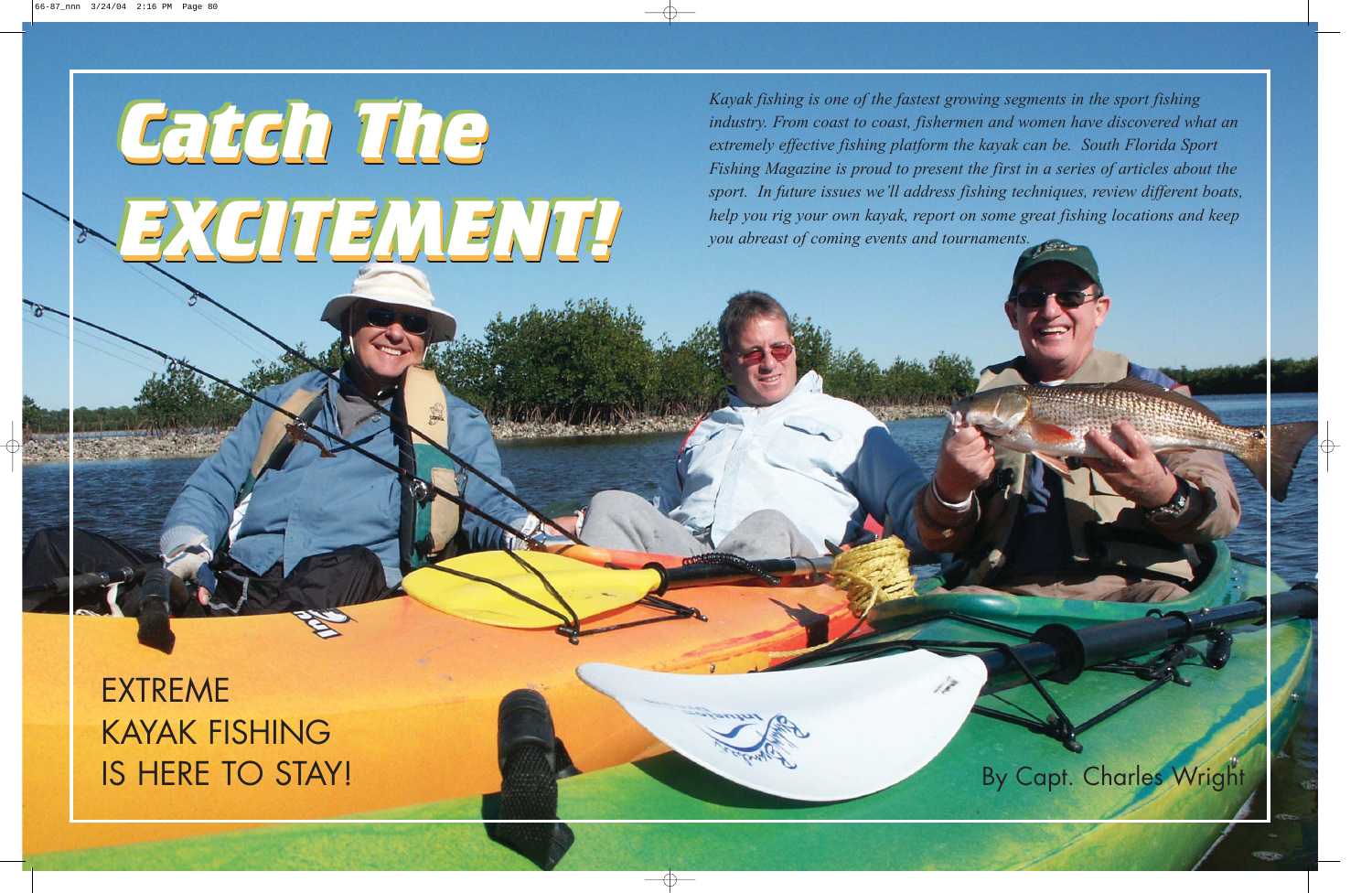usually not the case outside of sport fishing. When a colleague out competes you and advances ahead, it might be years before you get another opportunity. Your next opportunity for a redfish is on the very next cast! There are no failures … only chances for successes.

A fisherman is a constantly evolving critter. As a fishing guide, I see it all the time. In the beginning of an angler's career, a day of fishing is defined as a day of catching. Things are as good as they can be as long as he's catching fish, no matter what species. Soon, he will evolve and challenge himself to catch a limit of trout, for example. Next time he may seek a limit of trout using only artificial lures … then only top water plugs. How about the inshore slam and then the inshore slam on fly! I have anglers who love the personal challenge aspect so much they've evolved to throwing top water plugs to permit at night. Talk about challenging!

The sport fishing industry too is evolving. Occasionally something comes along that revolutionizes the industry. Products like saltwater trolling motors or plastic jerk baits have dramatically changed the industry. Technical poling skiffs are a good example of industry evolution. Twenty-five years ago, my plywood decked 13' Whaler was about the only boat that I saw in the shallows. That's not the case now. There are scores of manufactures and numerous models to choose from. Hundreds of boats inundate Florida's flats every day.

Why is it that anglers seem to be driven by an internal force to fish? What fuels our passion for being on the water? Why is it we do what we do? Is it simply being on the water? Few things can match the feeling of freedom force to fish? What fuels our passion for being on the water? Why is it we do what we do? Is it simply being on the water? Few things can match the feeling of freewater, whether you're on it, in it or even just near it, is a powerful attractant for most. The South Florida lifestyle *is* water. These feelings about our surroundings dictate our lives and lifestyles.



KAYAKS are revolutionizing the sport fishing industry as well. Fishing out of a kayak is one of the fastest growing segments of the shallow water fishing industry because it's a way to be closer to nature and a very effective way to fish. Serious fishermen have re-discovered the kayak as an extremely productive platform. The word is out and fishermen across the country are turning to kayaks. Manufacturers are starting to build kayaks specifically for fishing, with some models so popular that dealers have three and four month backlogs. Advanced gear, tackle, rigging, and equipment are being introduced on a daily

basis. Specialty guides services are available in most fisheries, clubs have formed, kayak fishing tournaments are increasing, and excursions and lodges specifically for kayak fishermen are popping up everywhere.

Being in the outdoors and feeling a part of nature has to be a component of this drive that we have. On the water, you're away from everyday pressures of life. Whether watching an osprey crash on a ladyfish, a raccoon searching an oyster bar at low tide or porpoises cooperating together to herd mullet in a bay; when we're there we feel as if we're a part of nature. Simply being amongst these settings allows us to feel as if we are a piece of that world and sometimes, humbly, part of the food chain. We want to be as close as we can be and be there as often as we can. But, again, why sport fishing? Would not a hike in the woods get us this "close to nature" feeling?

Perhaps, it is the camaraderie of our fellow fishing enthusiast that draws us in. I know few who enjoy being alone for any length of time. Although, we all need some space and time to ourselves. After all, *time* is the most precious commodity. Time spent alone in special places and circumstances can't be replaced. But sharing experiences with friends is also extremely rewarding.



Personally, I love watching people catch fish as much as I like catching them myself. Few things can compare with the look in an angler's





face when they're about to be spooled by a permit streaking toward the horizon. Every face on the boat lights up when a huge, glistening tarpon launches into the air. Fishing offers us something in common with our group of friends, something unique and special to us that we can share among one another. This sense of shared experiences is a big part of why we do what we do.

Perhaps, it's the raw excitement that draws us to fishing. The rush that you get from watching a sailfish or dolphin chase your trolled bait is powerful. The explosion of a double digit snook crashing a top water plug is also, without a doubt, addicting.

These days it seems that I get very little "rod time," so it's precious to me. On one of those rare occasions when a good friend was poling and I was fishing, we saw a bonefish that we both estimated to be 13 pounds. I have seen and caught plenty of bones, but watching that big tailing fish while I worked to get in position to present the fly was so exciting that I was shaking — shaking so much that I missed the cast and spooked the fish. That, however, was ok. Just being there was the real thrill. The excitement, the *rush,* is part of the passion that we call sport fishing.

The typical sport fisherman competes with himself and the environment; not with others. Unlike the competition to better our lives, where failure can have dramatic impact on our families and future, fishing only has rewards. Fishing offers an incredible escape from the reality of daily life. For example, I'm happy when a fellow fisherman catches five snook and I caught only two … after all I did catch two! That's